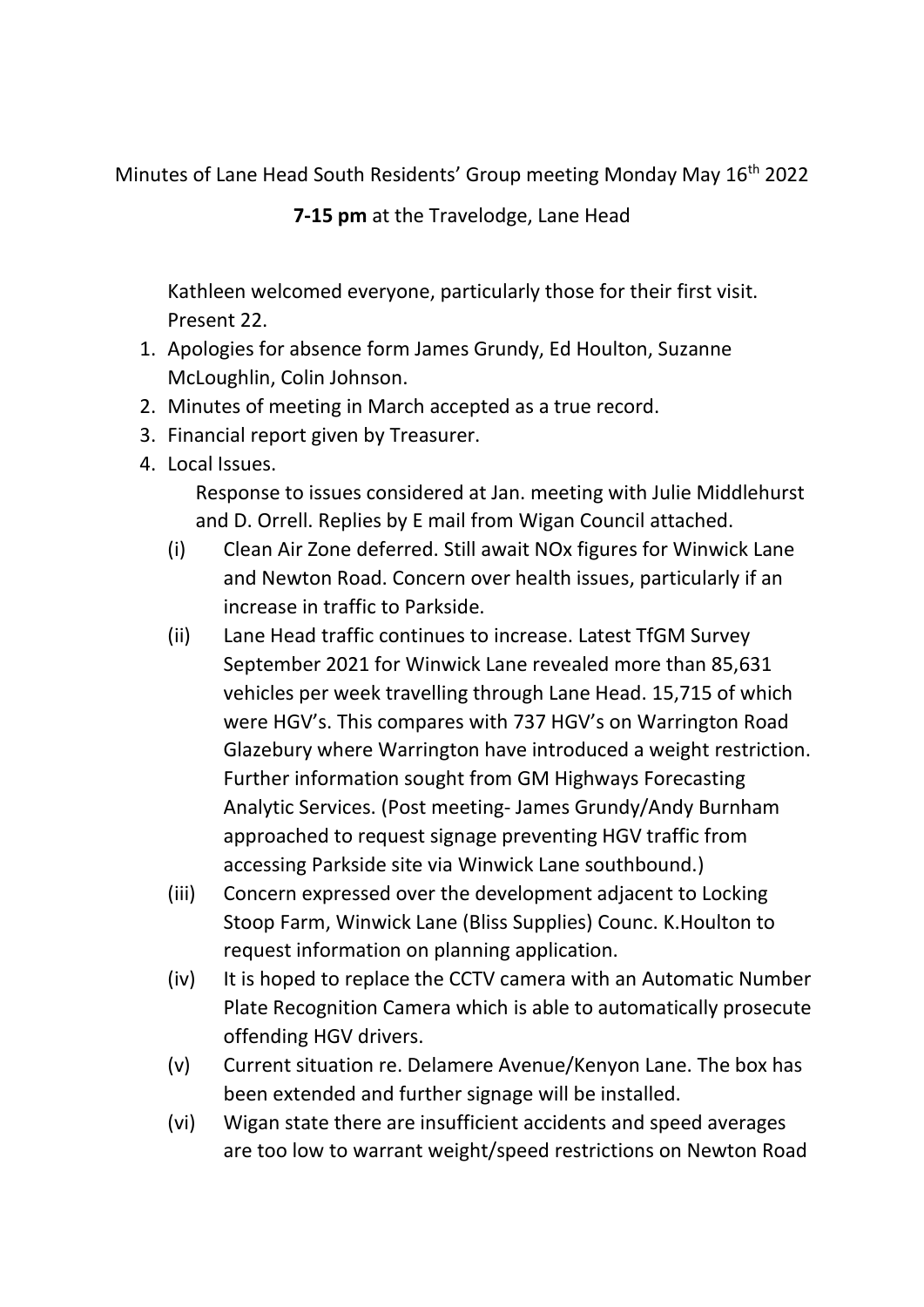and the air quality is within the legal limit. Request for flashing speed sign to be reinstated.

- (vii) No response from Wigan re the major distribution of S106 money.
- 5. Planning application A/21/92884/FULL for four new aircraft hangars, car park and Club House on Winwick Lane. Only a handful of objections have been lodged with Wigan. LHSRG had been assured that there was no plan for further development at the site. Residents who wish to object on the grounds of safety -proximity to railway/motorway/ SSSI site, loss of Green belt should do so as soon as possible via the Wigan website or email objection to planning @wigan.gov.uk. James Grundy has requested the Government "calls in" the application.
- 6. Visit to the Houses of Parliament. Marie is organising a visit in conjunction with James Grundy. (Anyone interested contact LHSRG)
- 7. Queen's Platinum Jubilee Celebrations to take place on Sunday 5<sup>th</sup> June at 3pm on Mt Tabor. Area has had a first cut Thanks to Andrew Morgan. Live music, entertainment, craft activities and face paints. Raffle for Ukraine. Bring your own picnic etc. There will be a Jubilee event in Newton le Willows on 4<sup>th</sup> June.
- 8. Thanks to Jack Moulden for erecting the new seats on Mt Tabor. A Jubilee seat also erected, along with an information sign to be installed utilising Wigan Brighter Borough funding. Thanks to all concerned. A Jubilee tree to be planted later in the year.
- 9. Dates for Diary

Jubilee picnic 5<sup>th</sup> June 3pm Mt Tabor

Litter Pick  $11<sup>th</sup>$  June 10am. Meet at Red Lion car park. A further supply of bags/hoops to be sought from Council.

## 10. AOB

- Congratulations to all the WA3 residents who won the post code lottery!
- Morris Homes propose to build a further 250 houses on Pocket Nook, accessed by a new junction adjacent to Atherleigh Way/East Lancs. This is dependent on the Greater Manchester "Places for Everyone" plan being approved. Whilst not within LHSRG area, residents are urged to object in principle via Wigan Council website to yet more houses on green belt to further add to congestion. Stating full name and address. It is felt that Lowton